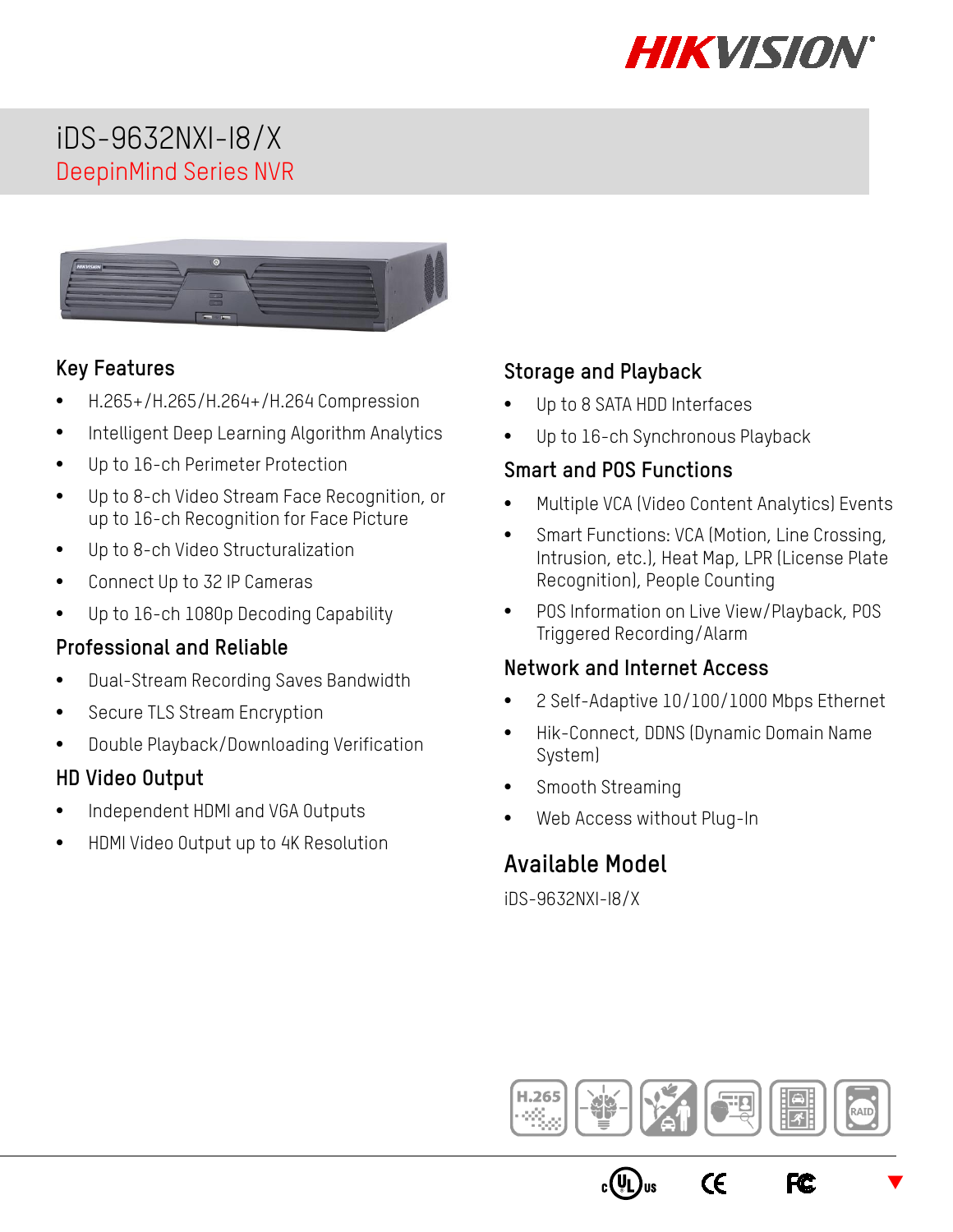# **Typical Application**

#### **Facial Recognition and Face Picture Comparison**

Modeling and analyzing face pictures captured by cameras. Realize list alarm and stranger alarm via face picture library. Search target people by picture and name features.



# **Perimeter Protection**

Adopts deep learning algorithm to reduce false alarms, effectively reducing false alarms caused by tree branches, leaves, shadows, lights, vehicles, small animals, etc.



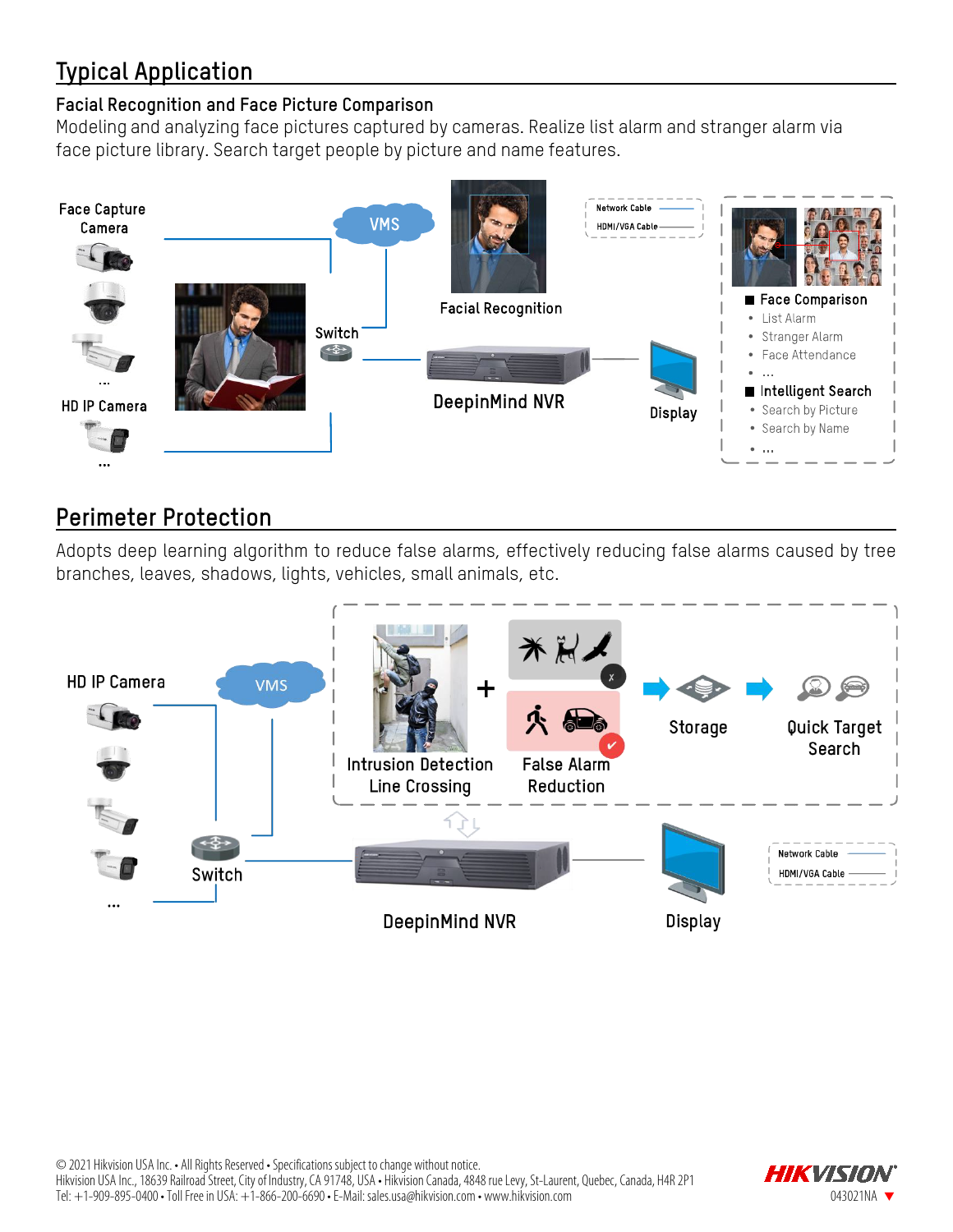# **Video Structuralization**

Extract face pictures and human bodies from live videos, which are used to track and retrieve humans.



# **Specifications**

|                                                            | iDS-9632NXI-I8/X                                                                                                                                                             |  |  |  |
|------------------------------------------------------------|------------------------------------------------------------------------------------------------------------------------------------------------------------------------------|--|--|--|
| Facial Recognition <sup>1</sup>                            |                                                                                                                                                                              |  |  |  |
| <b>Facial Detection and Analytics</b>                      | Face picture comparison, human face capture, face picture search                                                                                                             |  |  |  |
| Face Picture Library                                       | 32 face picture libraries, 100,000 face pictures in total (each picture $\leq 4$ MB, total capacity $\leq 20$ GB)                                                            |  |  |  |
| Face Picture Comparison                                    | 16-ch face picture comparison alarm                                                                                                                                          |  |  |  |
| <b>Facial Detection/Analytics</b><br>Performance           | 8-ch 8 MP human face capture (HD network camera, H.264/H.265)                                                                                                                |  |  |  |
| Perimeter Protection <sup>1</sup>                          |                                                                                                                                                                              |  |  |  |
| <b>False Alarm Reduction</b>                               | Up to 16-ch 4 MP (HD network camera, up to 8 MP, H.264/H.265) video analysis for human and vehicle<br>recognition to reduce false alarms                                     |  |  |  |
| Video Structuralization <sup>1</sup>                       |                                                                                                                                                                              |  |  |  |
| <b>Structured Analysis</b>                                 | Up to 8-ch 2 MP (HD network camera, up to 8 MP, H.264/H.265) live video structuralization analysis                                                                           |  |  |  |
| Face Picture Library                                       | Up to 32 face picture libraries, with up to 100,000 face pictures in total                                                                                                   |  |  |  |
| Face Picture Comparison                                    | 8-ch face picture comparison alarm                                                                                                                                           |  |  |  |
| <b>Video and Audio</b>                                     |                                                                                                                                                                              |  |  |  |
| IP Video Input                                             | $32$ -ch                                                                                                                                                                     |  |  |  |
|                                                            | Up to 12 MP resolution (*32 MP and 24 MP is available only for channel 1 when ultra HD resolution mode is enabled)<br>320 Mbps/256 Mbps                                      |  |  |  |
| Incoming/Outgoing Bandwidth<br>Incoming/Outgoing Bandwidth |                                                                                                                                                                              |  |  |  |
| (RAID Mode)                                                | 200 Mbps/200 Mbps                                                                                                                                                            |  |  |  |
| HDMI1 0utput                                               | 1-ch, 4K (3840 × 2160)/60 Hz, 4K (3840 × 2160)/30 Hz, 2K (2560 × 1440)/60 Hz, 1920 × 1080/60 Hz, 1600 ×<br>1200/60 Hz, 1280 × 1024/60 Hz, 1280 × 720/60 Hz, 1024 × 768/60 Hz |  |  |  |
| HDMI2 Output                                               | 1-ch, 1920 × 1080/60 Hz, 1280 × 1024/60 Hz, 1280 × 720/60 Hz, 1024 × 768/60 Hz                                                                                               |  |  |  |
| VGA1 Output                                                | 1-ch, 1920 × 1080/60 Hz, 1280 × 1024/60 Hz, 1280 × 720/60 Hz, 1024 × 768/60 Hz                                                                                               |  |  |  |
| VGA2 Output                                                | 1-ch, 1920 × 1080/60 Hz, 1280 × 1024/60 Hz, 1280 × 720/60 Hz, 1024 × 768/60 Hz                                                                                               |  |  |  |
| Video Output Mode                                          | HDMI1/VGA1 simultaneous output, HDMI2/VGA2 simultaneous output                                                                                                               |  |  |  |
| CVBS Output                                                | N/A                                                                                                                                                                          |  |  |  |
| Audio Output                                               | 2-ch, RCA (linear, $IK \Omega$ )                                                                                                                                             |  |  |  |
| Two-Way Audio Input                                        | 1-ch, RCA $(2.0 Vp-p, 1K \Omega)$                                                                                                                                            |  |  |  |
| Decodina                                                   |                                                                                                                                                                              |  |  |  |
| Decoding Format                                            | H.265/H.265+/H.264/H.264+/MPEG4<br>32 MP/24 MP/12 MP/8 MP/6 MP/5 MP/4 MP/3 MP/1080p/UXGA/720p/VGA/4CIF/DCIF/2CIF/CIF/QCIF                                                    |  |  |  |
| Recording Resolution                                       | (*32 MP and 24 MP are available only for channel 1 when ultra HD resolution mode is enabled)                                                                                 |  |  |  |
| Synchronous Playback                                       | $16$ -ch                                                                                                                                                                     |  |  |  |
| Capability                                                 | 1-ch @ 32 MP (30 fps)/16-ch @ 1080p (30 fps)                                                                                                                                 |  |  |  |
| Dual Stream Recording                                      | Supported                                                                                                                                                                    |  |  |  |
| Stream Type                                                | Video, Video & Audio                                                                                                                                                         |  |  |  |
| Audio Compression                                          | G.711ulaw/G.711alaw/G.722/G.726/MP2L2                                                                                                                                        |  |  |  |

<span id="page-2-0"></span>l  $^{\rm 1}$  The device has three engine modes: Facial recognition, perimeter protection, and video structuralization, among which no more than two modes can be enabled at the same time. When two modes are enabled, capacity is as follows:

 $\bullet~$  Facial Recognition: 4-ch face capture and 8-ch face picture comparison alarm



Hikvision USA Inc., 18639 Railroad Street, City of Industry, CA 91748, USA • Hikvision Canada, 4848 rue Levy, St-Laurent, Quebec, Canada, H4R 2P1 Tel: +1-909-895-0400 • Toll Free in USA: +1-866-200-6690 • E-Mail[: sales.usa@hikvision.com](mailto:sales.usa@hikvision.com) • www.hikvision.com 043021NA



<sup>•</sup> Perimeter Protection: 8-ch<br>• Video Structuralization: 2-ch live video structuralization analysis and 4-ch face picture comparison alarm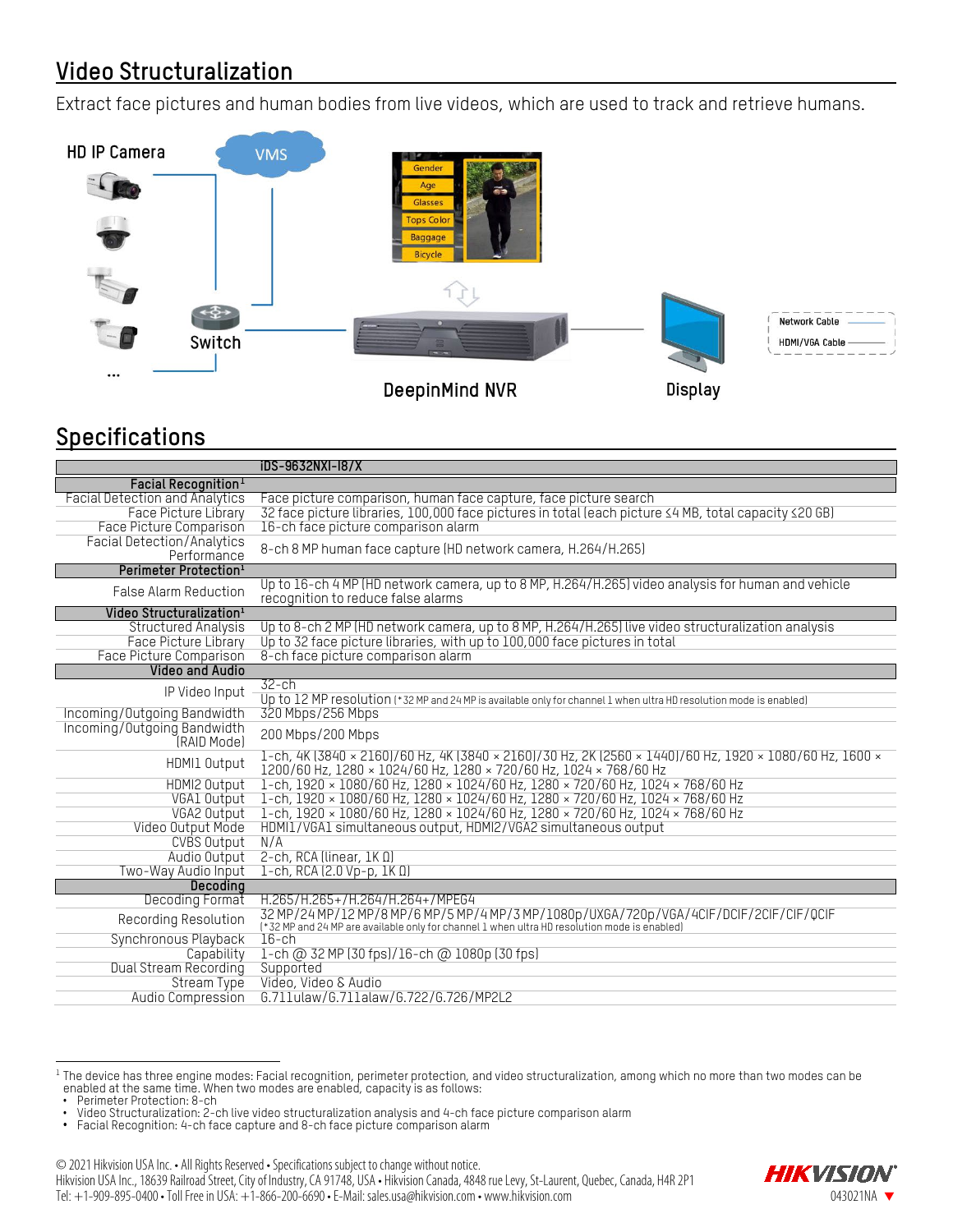### **Specifications** (continued)

|                                   | iDS-9632NXI-18/X                                                                                       |
|-----------------------------------|--------------------------------------------------------------------------------------------------------|
| <b>Network</b>                    |                                                                                                        |
| Remote Connections                | 128                                                                                                    |
| Network Protocol                  | TCP/IP, DHCP, IPv4, IPv6, DNS, DDNS, NTP, RTSP, SADP, SMTP, SNMP, NFS, ISCSI, ISUP, UPnP™, HTTP, HTTPS |
| Network Interface                 | 2, RJ-45 10/100/1000 Mbps self-adaptive Ethernet interfaces                                            |
| <b>RAID</b>                       |                                                                                                        |
| RAID Type                         | RAID 0, RAID 1, RAID 5, RAID 6, RAID 10                                                                |
| <b>Auxiliary Interface</b>        |                                                                                                        |
| Serial Port                       | RS-232; RS-485; keyboard                                                                               |
| SATA                              | 8 SATA interfaces                                                                                      |
| Capacity                          | Up to 10 TB capacity for each disk                                                                     |
| eSATA                             | 1 eSATA interface                                                                                      |
| Alarm In/Out                      | 16/8                                                                                                   |
| USB Interface                     | Front panel: 2x USB 2.0; rear panel: 1x USB 3.0                                                        |
| General                           |                                                                                                        |
| Power Supply                      | 100 to 240 VAC, 50 to 60 Hz                                                                            |
| Consumption (without HDD)         | ≤70W                                                                                                   |
| <b>Working Temperature</b>        | $-10$ to $+55^{\circ}$ C (+14 to +131°F)                                                               |
| Working Humidity                  | 10% to 90% non-condensing                                                                              |
| Dimension $(W \times D \times H)$ | 445 mm × 465 mm × 92 mm ( $17.5$ " × 18.3" × 3.6")                                                     |
| Weight (without HDD)              | $\leq$ 10 kg (22 lb)                                                                                   |
| Certification                     |                                                                                                        |
| Obtained Certification            | FCC, CE, UL, CB, WEEE, BIS, IC, RCM, KC, LOA                                                           |
| CE.                               | EN 55032:2015, EN 61000-3-2, EN 61000-3-3, EN 50130-4                                                  |
| <b>FCC</b>                        | Part 15 Subpart B, ANSI C63.4-2014                                                                     |

# **Dimensions**